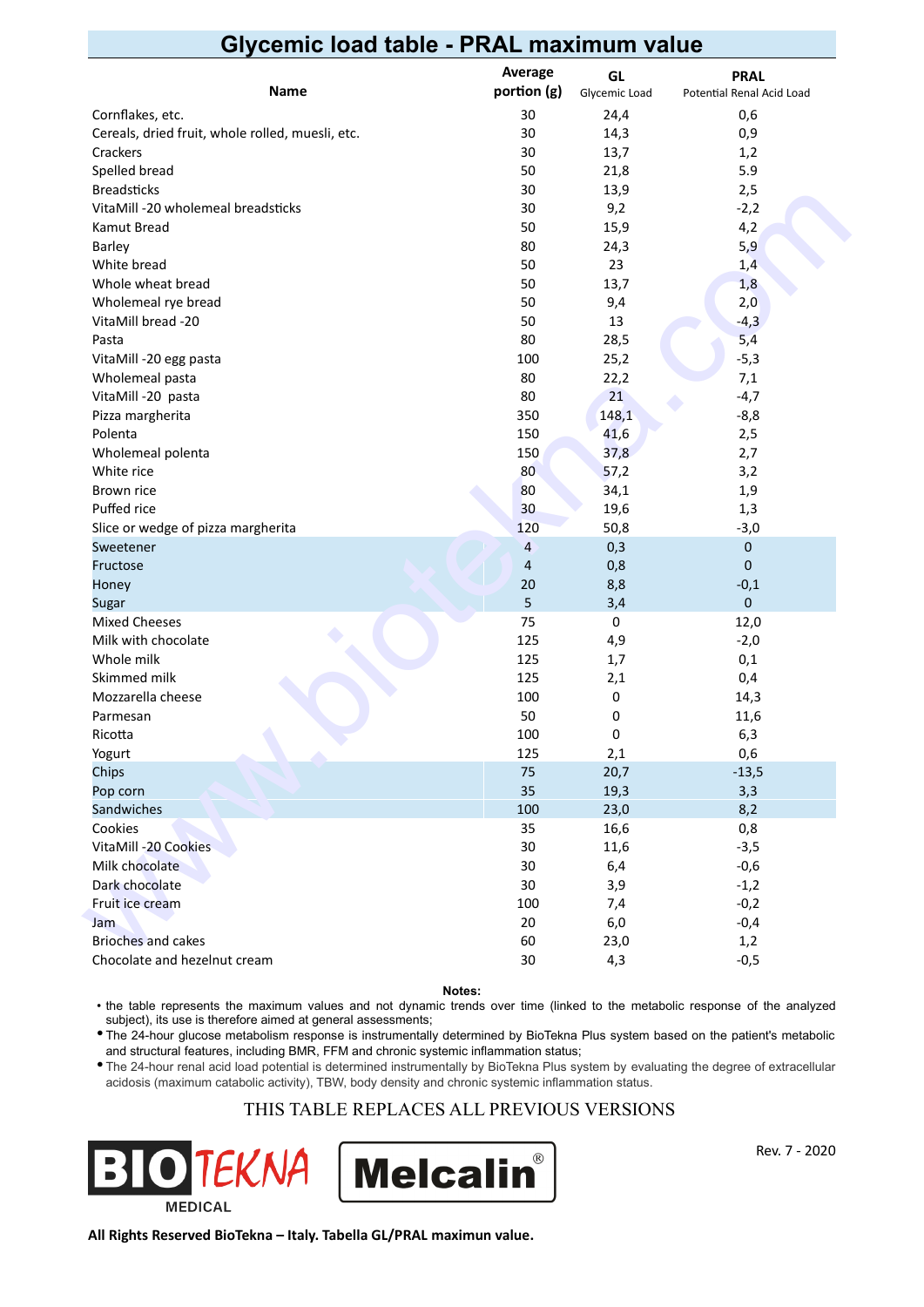### **Glycemic load table - PRAL maximum value**

| portion (g)<br>Name<br>Glycemic Load<br>Potential Renal Acid Load<br>Soft drinks<br>200<br>$\bf 0$<br>13,0<br>Coffee without sugar<br>30<br>0<br>$-1,3$<br>30<br>$-1,3$<br>Coffe with sugar<br>3,4<br>$-0,2$<br>Barley without sugar<br>30<br>0<br>Barley with sugar<br>30<br>$-0,2$<br>3,4<br><b>Fruit Juice</b><br>200<br>$-2,3$<br>12,2<br>200<br>$\mathbf 0$<br>$-1,6$<br>Tea without sugar<br>200<br>5,4<br>$-1,6$<br>Tea with sugar<br>200<br>$-1,9$<br>0<br>Asparagus |
|------------------------------------------------------------------------------------------------------------------------------------------------------------------------------------------------------------------------------------------------------------------------------------------------------------------------------------------------------------------------------------------------------------------------------------------------------------------------------|
|                                                                                                                                                                                                                                                                                                                                                                                                                                                                              |
|                                                                                                                                                                                                                                                                                                                                                                                                                                                                              |
|                                                                                                                                                                                                                                                                                                                                                                                                                                                                              |
|                                                                                                                                                                                                                                                                                                                                                                                                                                                                              |
|                                                                                                                                                                                                                                                                                                                                                                                                                                                                              |
|                                                                                                                                                                                                                                                                                                                                                                                                                                                                              |
|                                                                                                                                                                                                                                                                                                                                                                                                                                                                              |
|                                                                                                                                                                                                                                                                                                                                                                                                                                                                              |
|                                                                                                                                                                                                                                                                                                                                                                                                                                                                              |
|                                                                                                                                                                                                                                                                                                                                                                                                                                                                              |
| 200<br>4,2<br>$-9,6$<br>Beetroot                                                                                                                                                                                                                                                                                                                                                                                                                                             |
| 200<br>$-7,0$<br>Chard<br>0                                                                                                                                                                                                                                                                                                                                                                                                                                                  |
| 200<br>0<br>$-4,2$<br>Broccoli                                                                                                                                                                                                                                                                                                                                                                                                                                               |
| $-4,3$<br>Artichokes<br>200<br>0                                                                                                                                                                                                                                                                                                                                                                                                                                             |
| $-6,8$<br>200<br>2,3<br>Carrots                                                                                                                                                                                                                                                                                                                                                                                                                                              |
| $-6,0$<br>Cauliflower<br>200<br>0                                                                                                                                                                                                                                                                                                                                                                                                                                            |
| <b>Brussels sprouts</b><br>200<br>$\mathbf 0$<br>$-8,1$                                                                                                                                                                                                                                                                                                                                                                                                                      |
| Red cabbage and Kale<br>200<br>$-10,7$<br>0                                                                                                                                                                                                                                                                                                                                                                                                                                  |
| Green head cabbage<br>200<br>$-8,3$<br>$\bf{0}$                                                                                                                                                                                                                                                                                                                                                                                                                              |
| $\overline{0}$<br>Cucumber<br>200<br>$-3,8$                                                                                                                                                                                                                                                                                                                                                                                                                                  |
| 200<br>0<br>Chicory<br>$-7,8$                                                                                                                                                                                                                                                                                                                                                                                                                                                |
| Onions<br>200<br>0<br>$-2,9$                                                                                                                                                                                                                                                                                                                                                                                                                                                 |
| 200<br>Green beans<br>0,7<br>$-7,8$                                                                                                                                                                                                                                                                                                                                                                                                                                          |
| 200<br>Fennel<br>0<br>$-8,5$                                                                                                                                                                                                                                                                                                                                                                                                                                                 |
| Endive<br>80<br>0<br>$-4,4$                                                                                                                                                                                                                                                                                                                                                                                                                                                  |
| 80<br>0<br>$-2,5$<br>Lettuce                                                                                                                                                                                                                                                                                                                                                                                                                                                 |
| 80<br>0,2<br>Mixed salad (without carrots, corn or patatoes)<br>$-2,6$                                                                                                                                                                                                                                                                                                                                                                                                       |
| 80<br>Corn<br>9,4<br>$-0,6$                                                                                                                                                                                                                                                                                                                                                                                                                                                  |
| 200<br>0<br>Aubergine<br>$-4,2$                                                                                                                                                                                                                                                                                                                                                                                                                                              |
| Vegetable soup (without legumes or pasta)<br>250<br>2,5<br>$-5,6$                                                                                                                                                                                                                                                                                                                                                                                                            |
| 200<br>Roast Potatoes<br>43,7<br>$-18,4$                                                                                                                                                                                                                                                                                                                                                                                                                                     |
| 200<br>16,9<br><b>Boiled Patatoes</b><br>$-9,0$                                                                                                                                                                                                                                                                                                                                                                                                                              |
| 200<br>Fried Potatoes (without salt)<br>44,9<br>$-20,8$                                                                                                                                                                                                                                                                                                                                                                                                                      |
| 200<br>0<br>$-5,6$<br>Peppers                                                                                                                                                                                                                                                                                                                                                                                                                                                |
| 200<br>Tomatoes<br>2,1<br>$-10,0$                                                                                                                                                                                                                                                                                                                                                                                                                                            |
| Boiled mixed vegetables (Cauliflower, carrots, patatoes)<br>200<br>6,9<br>$-7,2$                                                                                                                                                                                                                                                                                                                                                                                             |
| Cooked mixed vegetables (Chard, Aubergine, Spinach, Zucchini                                                                                                                                                                                                                                                                                                                                                                                                                 |
| 200<br>etc.)<br>$-12,3$<br>0                                                                                                                                                                                                                                                                                                                                                                                                                                                 |
| 200<br>Zucchini<br>$-5,7$<br>0                                                                                                                                                                                                                                                                                                                                                                                                                                               |
| 150<br>8,8<br>Chickpea<br>1,3                                                                                                                                                                                                                                                                                                                                                                                                                                                |
| 150<br><b>Beans</b><br>9,2<br>$-6,7$                                                                                                                                                                                                                                                                                                                                                                                                                                         |
| Soy milk<br>125<br>0,4<br>0,1                                                                                                                                                                                                                                                                                                                                                                                                                                                |
| <b>Mixed legumes</b><br>150<br>0,2<br>7,3                                                                                                                                                                                                                                                                                                                                                                                                                                    |
| Lentils<br>150<br>7,3<br>3,1                                                                                                                                                                                                                                                                                                                                                                                                                                                 |
| Legumes soup (without pasta)<br>250<br>12,1<br>$-1,3$                                                                                                                                                                                                                                                                                                                                                                                                                        |
| 150<br>3,8<br>Peas                                                                                                                                                                                                                                                                                                                                                                                                                                                           |
| 3,0<br>150<br>Soy<br>2,2<br>4,3                                                                                                                                                                                                                                                                                                                                                                                                                                              |

**Notes:**

• the table represents the maximum values and not dynamic trends over time (linked to the metabolic response of the analyzed subject), its use is therefore aimed at general assessments;

• The 24-hour glucose metabolism response is instrumentally determined by BioTekna Plus system based on the patient's metabolic and structural features, including BMR, FFM and chronic systemic inflammation status;

• The 24-hour renal acid load potential is determined instrumentally by BioTekna Plus system by evaluating the degree of extracellular acidosis (maximum catabolic activity), TBW, body density and chronic systemic inflammation status.

#### THIS TABLE REPLACES ALL PREVIOUS VERSIONS





Rev. 7 - 2020

**All Rights Reserved BioTekna – Italy. Tabella GL/PRAL maximun value.**